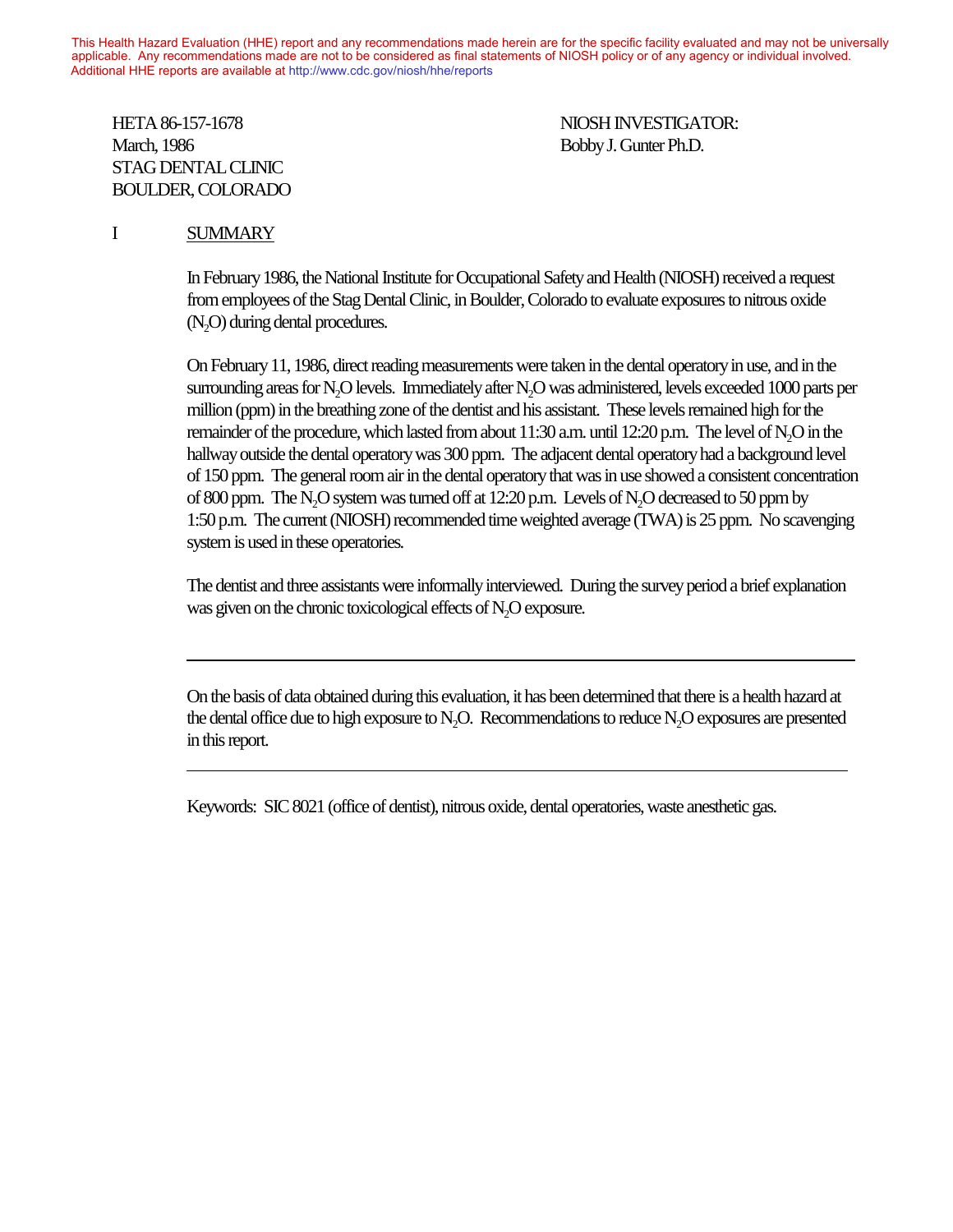### II. INTRODUCTION

In February 1986, NIOSH received a request from employees of the Stag Dental Clinic in Boulder, Colorado to evaluate N<sub>2</sub>O exposures during its use in the dental clinic. On February 11, 1986, an environmental investigation was performed in this clinic. Direct reading measurements were taken throughout the clinic for N2O concentrations. Verbal recommendations were given at this time for lowering N<sub>2</sub>O exposure levels.

### III. BACKGROUND

Only the dentist at this facility uses N<sub>2</sub>O. The time and amount of N<sub>2</sub>O used varies. The average use is about three hours a day. The day of this survey was typical with  $N_2O$  being used about 3 hours. The  $N_2O$ was administered at 2.0 liters per minute with oxygen at 1.0 to 1.5 liters per minute. There was no N<sub>2</sub>O scavenging system in this clinic. The windows could not be opened. There was a door that opened to the outside. It was opened so that the direct reading instrument used for N<sub>2</sub>O measurements could be zeroed with fresh air containing no N<sub>2</sub>O. The door was closed immediately due to very cold temperatures.

### IV. ENVIRONMENTAL METHODS

All measurements for  $\rm N_2O$  were performed on site with a Wilks Miran $^{\rm R}$  103 Gas Analyzer at a wavelength of 4.5 micrometers and a pathlength of 13.5 meters. General area samples were taken on the N<sub>2</sub>O administering equipment and throughout the dental operatory.

Work practices and techniques were observed; employees were informally interviewed.

### V. ENVIRONMENTAL CRITERIA

As a guide to the evaluation of the hazards posed by workplace exposures, NIOSH field staff employ environmental evaluation criteria for assessment of a number of chemical and physical agents. These criteria are intended to suggest levels of exposure to which most workers may be exposed up to 10 hours per day, 40 hours per week for a working lifetime without experiencing adverse health effects. It is, however, important to note that not all workers will be protected from adverse health effects if their exposures are maintained below these levels. A small percentage may experience adverse health effects because of individual susceptibility, a pre-existing medical condition, and/or a hypersensitivity (allergy).

In addition, some hazardous substances may act in combination with other workplace exposures, the general environment, or with medications or personal habits of the worker to produce health effects even if the occupational exposures are controlled at the level set by the evaluation criterion. These combined effects are often not considered in the evaluation criteria. Also, some substances are absorbed by direct contact with the skin and mucous membranes, and thus potentially increase the overall exposure. Finally, evaluation criteria may change over the years as new information on the toxic effects of an agent become available.

The primary sources of environmental evaluation criteria for the workplace are: 1) NIOSH Criteria Documents and recommendations, 2) the American Conference of Governmental Industrial Hygienists'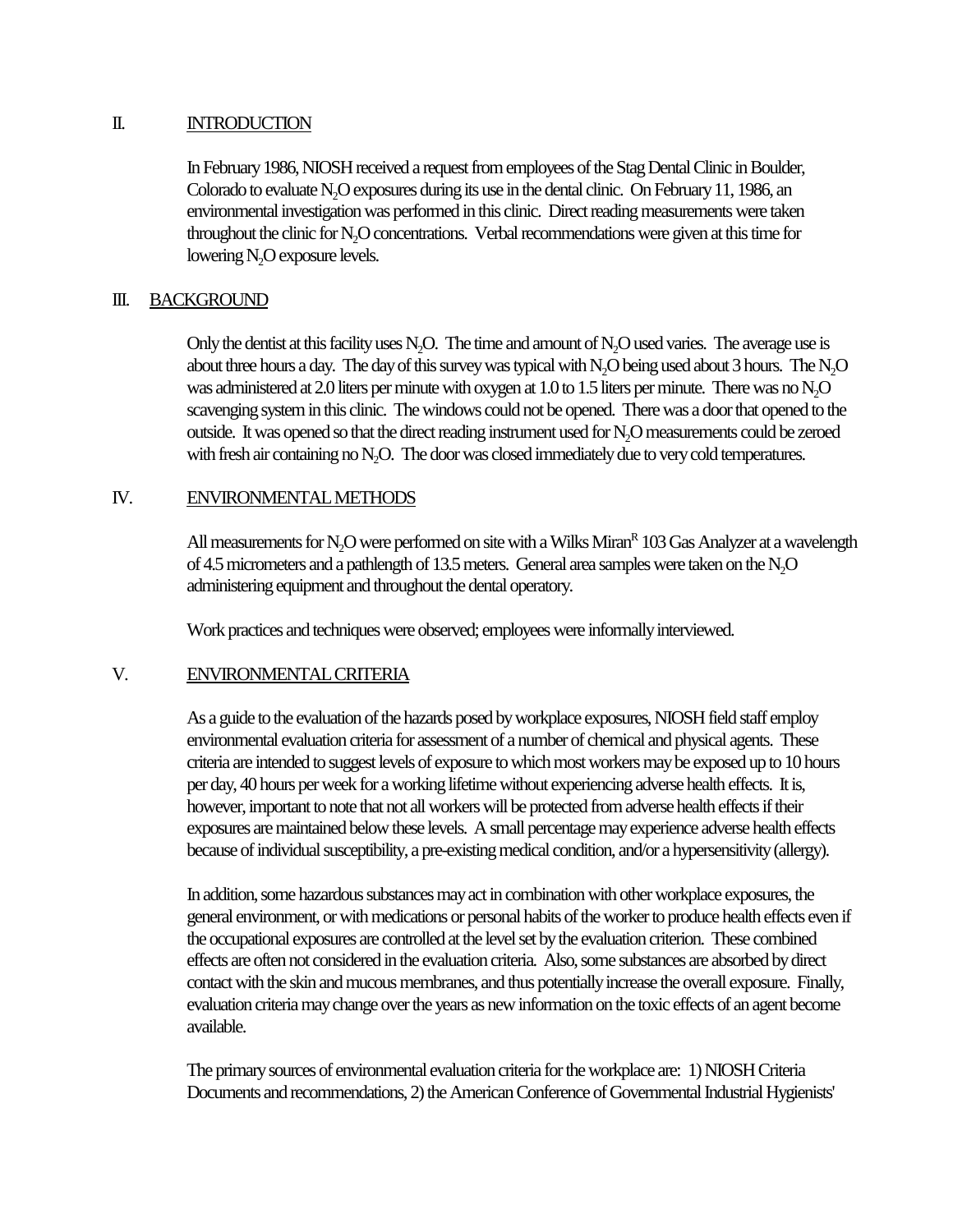(ACGIH) Threshold Limit Values (TLV's), and 3) the U.S. Department of Labor (OSHA) occupational health standards. Often, the NIOSH recommendations and ACGIH TLV's are lower than the corresponding OSHA standards. Both NIOSH recommendations and ACGIH TLV's usually are based on more recent information than are the OSHA standards. The OSHA standards also may be required to take into account the feasibility of controlling exposures in various industries where the agents are used; the NIOSH-recommended standards, by contrast, are based primarily on concerns relating to the prevention of occupational disease. In evaluating the exposure levels and the recommendations for reducing these levels found in this report, it should be noted that industry is legally required to meet those levels specified by an OSHA standard.

A time-weighted average (TWA) exposure refers to the average airborne concentration of a substance during a normal 8- to 10-hour workday. Some substances have recommended short-term exposure limits or ceiling values which are intended to supplement the TWA where there are recognized toxic effects from high short-term exposures.

------------------------------------------------------------------------------------------------------------------------------------------

 Environmental Exposure Limits 8-Hour Time-Weighted Average (TWA)

Nitrous Oxide 25 ppm (NIOSH)

ppm = parts of nitrous oxide per million. parts of air.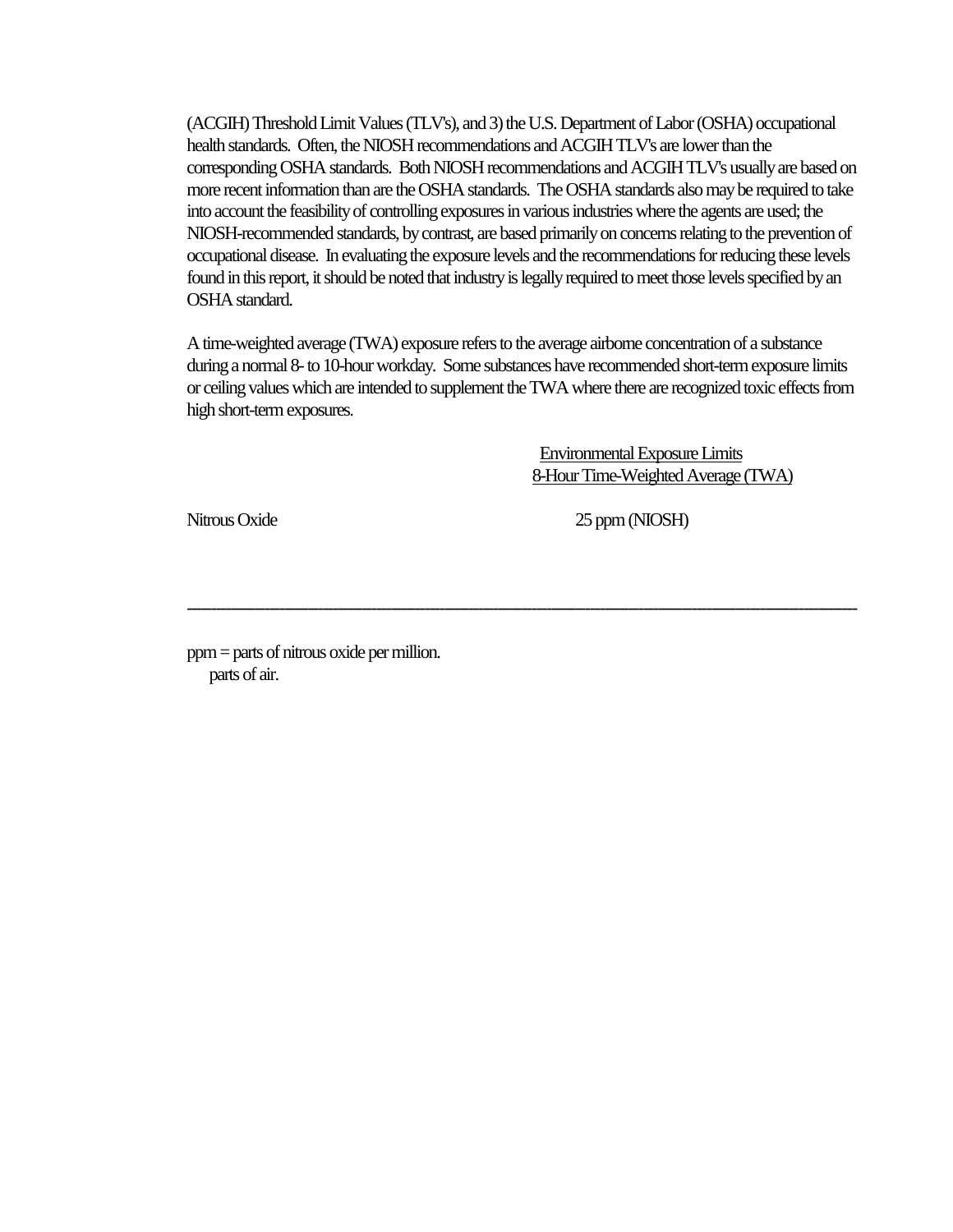#### **Toxicology**

At present there is no OSHA standard for nitrous oxide; however, NIOSH has recommended a 25 ppm environmental limit for N2O based on research gathered prior to April 1977. Also, NIOSH feels that based on present technology, personal exposure levels as low as 25 ppm of N2O in dental operatories are attainable at this time. Present research on the effects of nitrous oxide, however, indicates that while the majority of the information available on occupational exposure to waste anesthetic gas concerns exposure to a combination of nitrous oxide and other halogenated agents, enough evidence is available on the effects of N2O alone so that it should be considered potentially toxic under conditions of chronic exposure. The following is a summary of these investigations.

Nitrous oxide -- Reports by Vaisman (1967), as well as by Askrog and Harvald (1970), were among the first to identify an increased incidence of spontaneous abortions in women exposed to anesthetic gases and in wives of men exposed to anesthetic gases. Results of a more recent and comprehensive nationwide survey of occupational disease among operating personnel were published in 1974 by the American Society of Anesthesiologists (ASA). The results of this study indicate "that female members of the operating room exposed group were subject to increased risks of spontaneous abortion, congenital abnormalities in their children, cancer, and hepatic and renal disease." This report also showed an increased risk of liver disease and congenital abnormalities in offspring of male operating room personnel. No increase in cancer was found among the exposed males, but an increase incidence of hepatic disease similar to that in females was found.

In a study published by NIOSH (1976), "nitrous oxide and halothane, in respective concentrations as low as 50 parts per million (ppm) and 1.0 ppm, caused measurable decrements in performance on psychological tests taken by healthy male graduate students. Nitrous oxide alone caused similar effects. The functions apparently most sensitive to these low concentrations of anesthetics were visual perception, immediate memory, and a combination of perception, cognition, and motor responses required in a task of divided attention to simultaneous visual and auditory stimuli". Headache, fatigue, irritability, and disturbance of sleep were also reported.

Epidemiological studies have raised the question of human carcinogenicity of anesthetic gases, but data are presently insufficient to list nitrous oxide or halothane as suspected carcinogens.

In an epidemiological study among dentists, Cohen et al. (1975) compared exposed persons in that profession who used inhalation anesthetic more than three hours per week with a control group in the same profession who used no inhalation anesthetic. The exposed group reported a rate of liver disease of 5.9 percent in comparison with a rate of 2.3 percent in the control group. Spontaneous abortions were reported in 16 percent of pregnancies of the wives of exposed dentists, in comparison with nine percent of the unexposed. This difference was statistically significant. This study did not identify the specific anesthetic being used by the dentists surveyed, that is, whether they used N<sub>2</sub>O alone or together with a halogenated agent. However, in a review of that study, NIOSH (1977) concluded that "the halogenated anesthetics alone do not explain the positive findings of the survey and that N<sub>2</sub>O exposure must be an important contributing factor, if not the principal factor." This conclusion is based on a calculation which assumed that as many as one in ten of the dentists using an inhalation anesthetic employs a halogenated agent. If the actual fraction is less than one in ten, then this conclusion would be even more significant.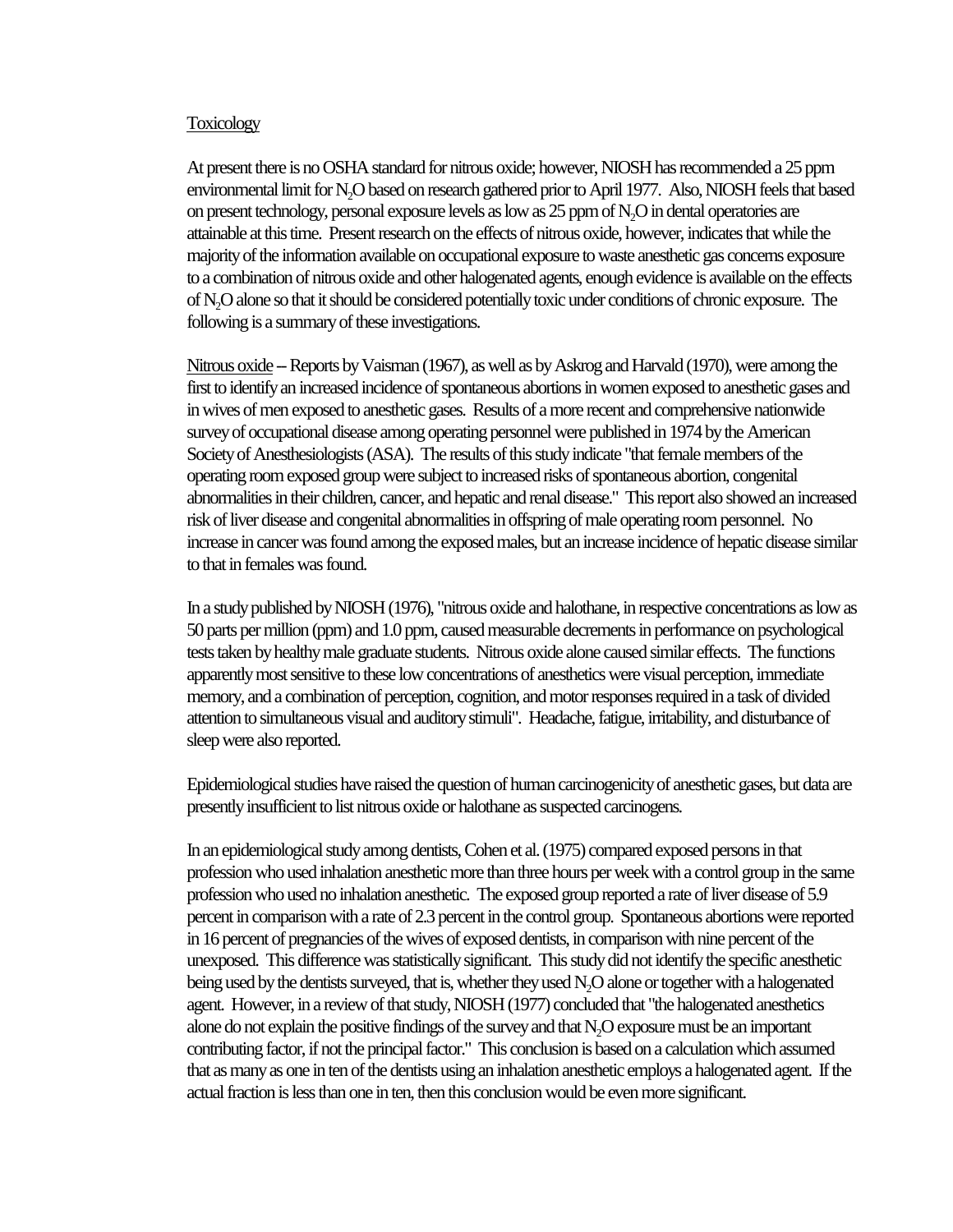In a document recommending a standard for occupational exposure to waste anesthetic gas, NIOSH (1977) recommends a permissable exposure level of 25 ppm on a time weighted average basis during the anesthetic administration in dental offices. This recommendation is based primarily on available technology in reducing waste anesthetic gas levels.

In a recent study, Cohen et al., (October 1979) reported results on questionnaires sent to 64,000 dentists and dental assistants. Respondents were asked to estimate their occupational exposure to anesthetic gases, e.g., N2O, halothane, etc., and to complete a health history for the period 1968-1978. Over 22,000 dental assistants and 23,000 pregnancies which occurred during the sample period were reported. Among the dentists who responded, 42 percent said they used anesthetic gases regularly in their practices. Approximately one-third of that group were "heavy users," using agents more than nine hours per week. The study concluded that:

(1) Among heavily anesthetic-exposed dentists, an increase in liver disease from 1.9 to 3.2 cases per 100, an increase in kidney disease from 0.35 to 1.35 cases per 100, and an increase in non-specific neurological disease (numbness, tingling, and weakness) occurred relative to the group reporting no exposure to the anesthetic gases;

(2) Among heavily exposed female dental assistants, an increase in liver disease from 1.0 to 1.6 cases per 100, and an increase in non-specific neurological disease from 0.45 to 1.98 cases per 100 relative to the non-exposed group of assistants;

(3) The rate of spontaneous miscarriage was increased from 6.7 per 100 in the control to 11.0 per 100 among wives of heavy anesthetic-exposed dentists, and from 7.6 cases per 100 in the non-exposed to 17.5 cases per 100 in heavily exposed female dental assistants;

(4) Birth defects increased from 3.6 to 5.9 per 100 among children of exposed female assistants; however, no increase in birth defects was reported in children of exposed male dentists; and

(5) Cancer incidence was unchanged among male dentists, but the rage among exposed female assistants appeared somewhat higher than among those unexposed.

Finally, because dentists work close to the patient's mouth and tend to use larger volumes of the gases to maintain effective anesthetic, they may receive two to three times the dose of anesthetic gases as operating room personnel. Also, a study of individual anesthetic gases used in dental offices revealed that nitrous oxide was the sole agent reported by 81 percent of those dentists using anesthetic gases. Cohen concluded that nitrous oxide, commonly known as "laughing gas," has always been considered to be inert and nontoxic. However, this study indicated that "significant health problems appear to be associated with the use of nitrous oxide alone."

### VI. ENVIRONMENTAL RESULTS

Nitrous oxide levels measured directly with the Miran 103 infrared gas analyzer showed levels from 50 to greater than 1000 ppm (the highest reading on the scale is 1000 ppm). The average level in the breathing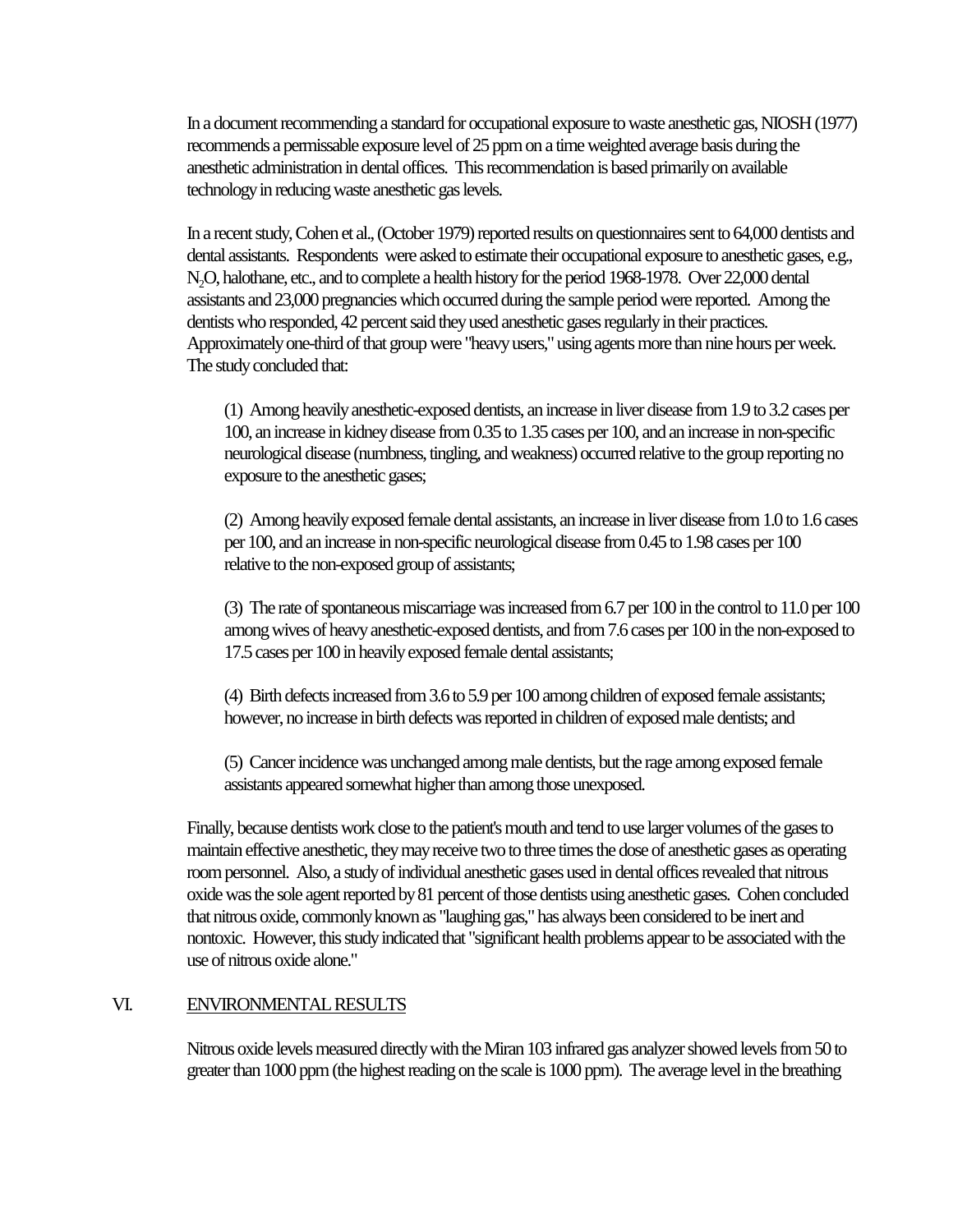zone of the dentist and his assistant was about 950 - 1000 ppm. After the procedure was finished and the N<sub>2</sub>O turned off levels decreased to 50 ppm in 1.5 hours.

# VII. SUMMARY

Based on data obtained during this evaluation, it was concluded that a health hazard existed from overexposures to N2O. A nitrous oxide scavenging system, lower flow rates, and a better dilution ventilation system should lower these levels.

# VIII. RECOMMENDATIONS

The following recommendations are offered to assist in either reducing or eliminating exposures to  $N<sub>2</sub>O$ .

- 1. The most immediate concern for this dental office is to install a working scavenging system. There are a number of such systems on the market today and some are better than others; however, the best system is one that will remove the contaminant at the pop-off valve, as well as around the nose pieces. Nitrous oxide scavenging should be accomplished at a vacuum flow rate of approximately 45 liters per minute.
- 2. Routine maintenance should be performed on all anesthetic and suction equipment. Periodic visual checks should be made of tubing, masks, breathing bag, connections, etc., and any cracked or broken items should be replaced. Leak tests should be made with soap solution at all high pressure fittings such as cylinder connections and the anesthetic machine inlet.
- 3. Once the engineering and/or exhaust systems have been instituted, a follow-up evaluation of the environment should be made.
- 4. All dentists and other personnel working in the dental clinic should be advised of the adverse health effects of overexposure to nitrous oxide.
- 5. More dilution ventilation should be installed; such as a large fan in the roof of the building that would periodically bring in fresh outside air.

# IX. REFERENCES

- 1. Industrial Hygiene and Toxicology, second edition, Frank Patty (editor), Interscience Publishers, 1967, Vol. II.
- 2. Industrial Toxicology, third edition, Hamilton and Hardy, Publishing Service Group, Inc., 1974.
- 3. "Threshold Limit Values for Chemical Substances in Workman Air", American Conference of Governmental Industrial Hygienists, (1981).
- 4. Encyclopedia of Occupational Health and Safety, International Labor Office, McGraw-Hill Book Company, New York.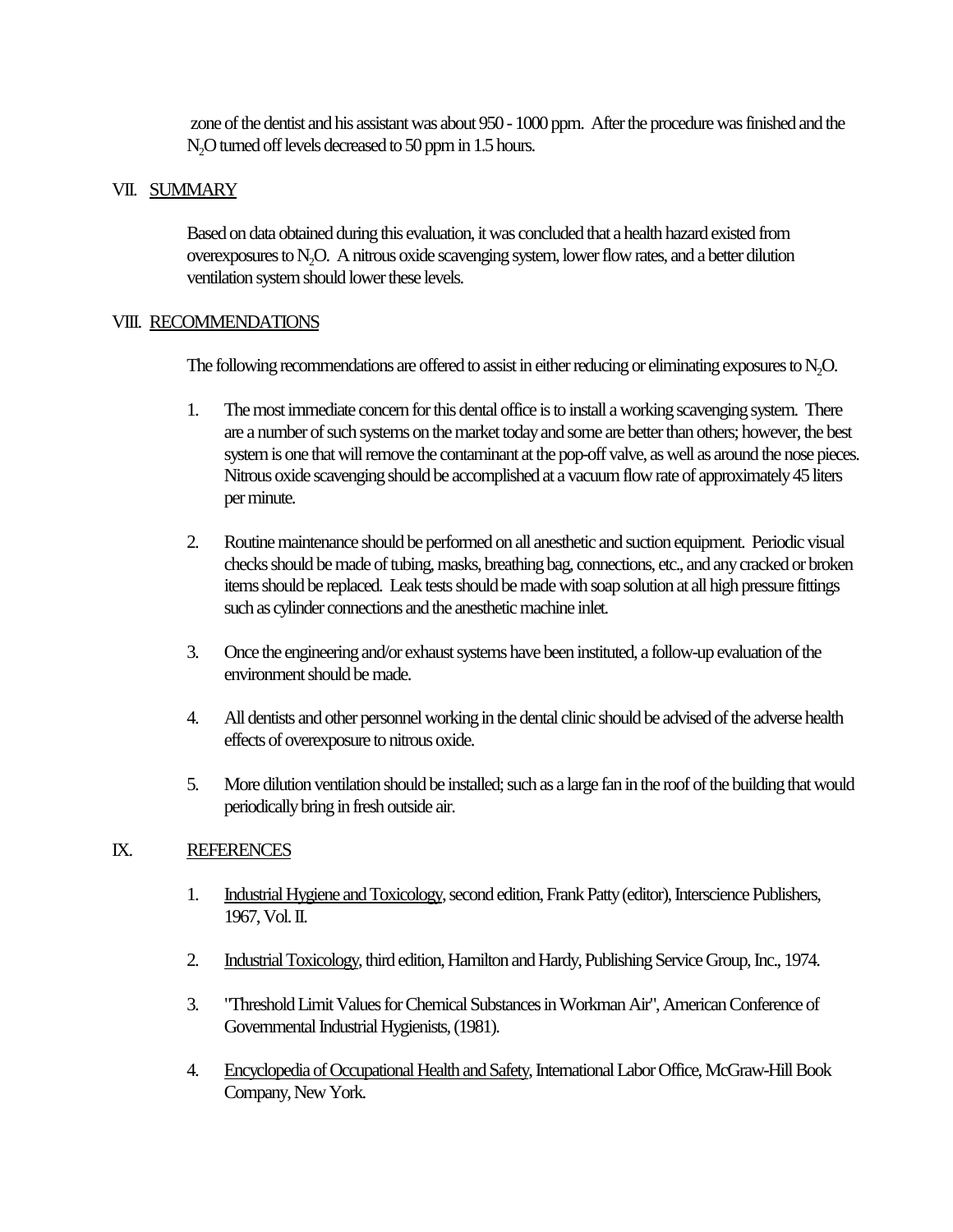- 5. Industrial Ventilation, A Manual of Recommended Practice, American Conference of Governmental Industrial Hygienists, 14th edition (1976).
- 6. U.S. Department of Health, Education, and Welfare. Occupational Diseases, A Guide to Their Recognition, Public Health Service Publication (NIOSH) No. 77-181.
- 7. Vaisman, A.E., Working Conditions in Surgery and Their Effect on the Health of Anesthesiologists. Eksp Khir Anest 3:44-49, 1974.
- 8. Askrog, V.; Harvald, B.: Teratogenic Effect of Inhalation Anesthetics. Nord Med 83:498-504, 1970.
- 9. Cohen, E.N.; Brown, B.W.; Bruce, D.K.; Cascorbi, H.F.; Corbett, T.H.; Jones, T.W.; Whitcher, C.E.: Occupational Disease Among Operating Room Personnel -- A National Study. Anesthesiology 41:421-40, 1974.
- 10. Bruce, D.L.; Bach, M.J.: Trace Effects of Anesthetic Gases on Behavioral Performance of Operating Room Personnel, HEW Publication No. (NIOSH) 76-179. U.S. Department of Health, Education, and Welfare, Public Health Service, Center for Disease Control, National Institute for Occupational Safety and Health, 1976, 33 pg.
- 11. Cohen, E.N.; Brown, B.W.; Bruce, D.L.; Cascorbi, H.F.; Corbett, T.H.; Jones, T.W.; and Whitcher, C.: A Survey of Anesthetic Health Hazards Among Dentists: Report of an American Society of Anesthesiologists Ad Hoc Committee on the Effects of Trace Anesthetics on the Health of Operating Room Personnel. J. Am. Dental Assoc. 90:1291, 1975.
- 12. Control of Occupational Exposure to N<sub>2</sub>O in the Dental Operatory, HEW Publication No. (NIOSH) 77-171, Cincinnati, National Institute for Occupational Safety and Health, 1977.
- 13. U.S. Department of Labor, Occupational SAfety and Health Administration, (29, CFR 1910:1000), July 1980.
- 14. Criteria for Recommended Standard -- Occupational Exposure to Waste Anesthetic Gases and Vapors. HEW Publication No. (NIOSH) 77-140, Cincinnati, National Institute for Occupational Safety and Health, 1977.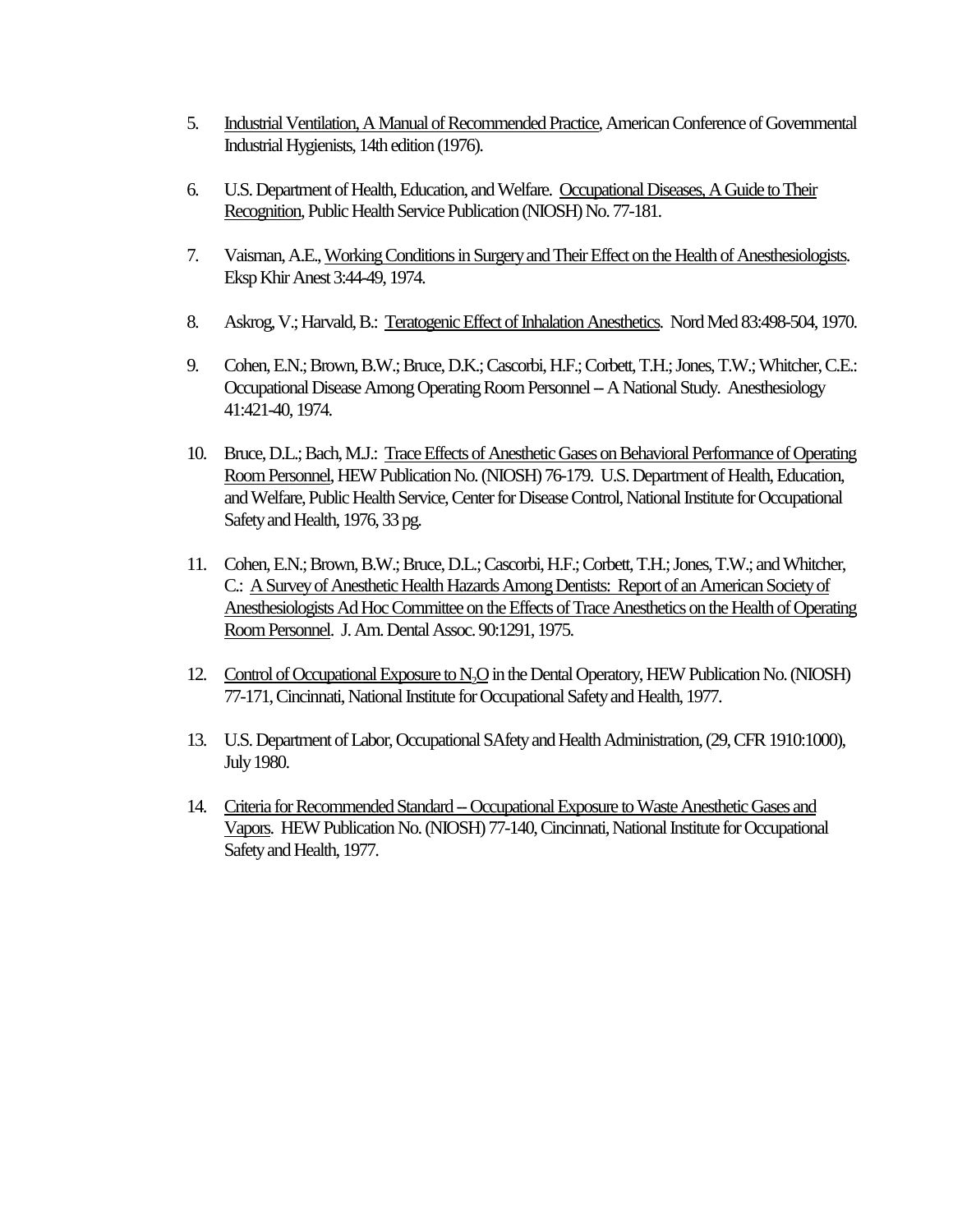### X. AUTHORSHIP AND ACKNOWLEDGEMENTS

| Report Prepared By: | Bobby J. Gunter, Ph.D.<br>Regional Industrial Hygienist<br>NIOSH, Region VIII<br>Denver, Colorado                                                                    |
|---------------------|----------------------------------------------------------------------------------------------------------------------------------------------------------------------|
| Originating Office: | Hazard Evaluation and Technical<br>Assistance Branch (HETAB)<br>Division of Surveillance, Hazard<br>Evaluations, & Field Studies (DSHEFS)<br>NIOSH, Cincinnati, Ohio |
| Report Typed By:    | Marile Brewer<br>Clerk Typist<br>NIOSH, Region VIII<br>Denver, Colorado                                                                                              |

### XI. DISTRIBUTION AND AVAILABILITY

Copies of this report are currently available upon request from NIOSH, Division of Standards Development and Technology Transfer, Information Resources and Dissemination Section, 4676 Columbia Parkway, Cincinnati, Ohio 45226. After 90 days the report will be available through the National Technical Information Service (NTIS), Springfield, Virginia. Information regarding its availability through NTIS can be obtained from NIOSH, Publications Office, at the Cincinnati address.

Copies of this report have been sent to:

- 1. Stag Dental Clinic.
- 2. U.S. Department of Labor/OSHA Region VIII.
- 3. NIOSH Region VIII.
- 4. Colorado Department of Health.
- 5. State Designated Agency.

For the purpose of informing affected employees, a copy of this report shall be posted in a prominent place accessible to the employees for a period of 30 calendar days.